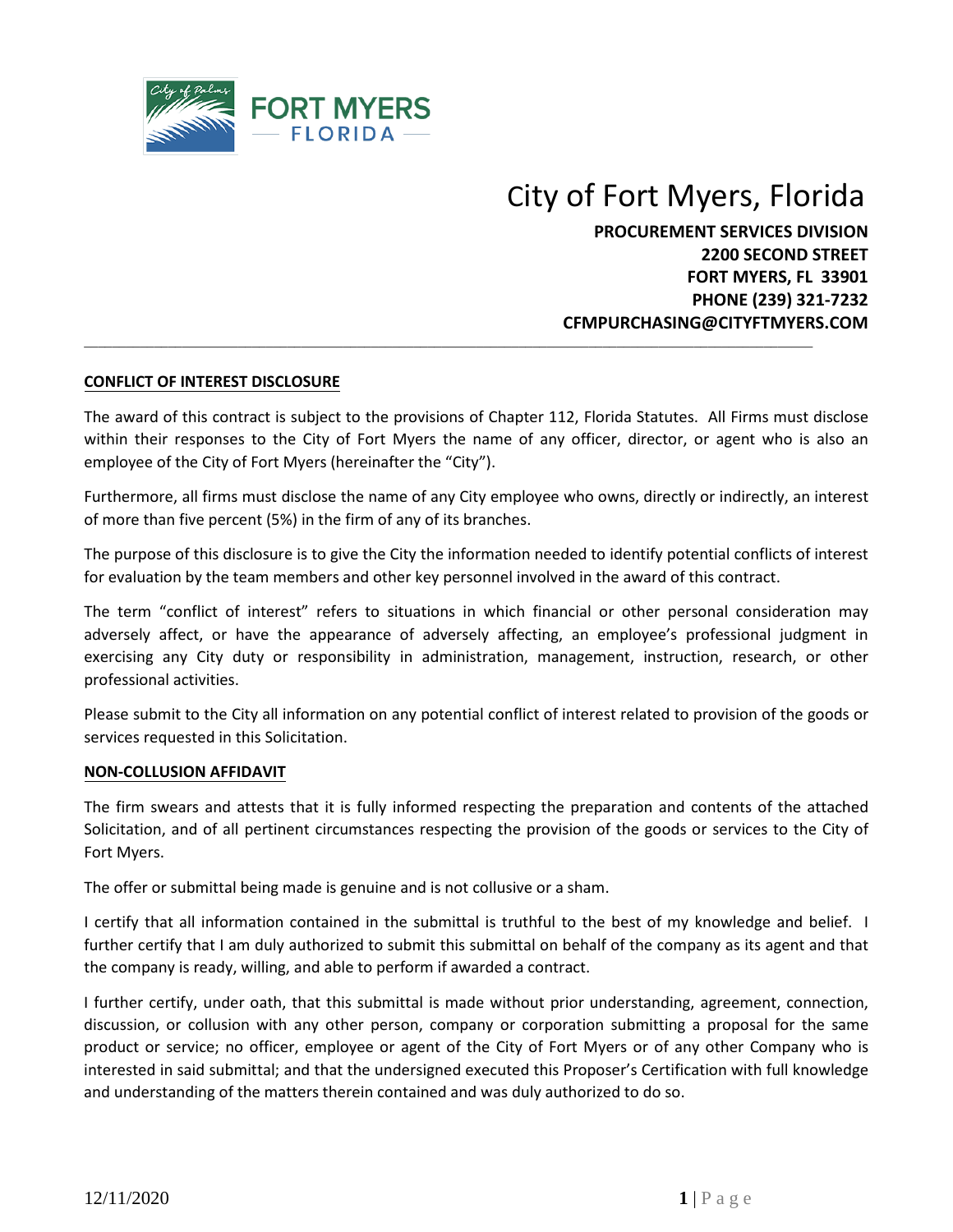## **DRUG-FREE WORKPLACE**

In accordance with Florida Statue 287.087, firm certifies that:

- 1. Publishes a written statement notifying that the unlawful manufacture, distribution, dispensing, possession or use of a controlled substance is prohibited in the workplace named above and specifying actions that will be taken against violations of such prohibition.
- 2. Informs employees about the dangers of drug abuse in the workplace, the firm's policy of maintaining a drug free working environment, and available drug counseling, rehabilitation, and employee assistance programs, and the penalties that may be imposed upon employees for drug use violations.
- 3. Gives each employee engaged in providing commodities or contractual services that are under bid or proposal, a copy of the statement specified above.
- 4. Notifies the employees that as a condition of working on the commodities or contractual and will notify the employer of any conviction of, plea of guilty or nolo contendere to, any violation of Chapter 1893, or of any controlled substance law of the State of Florida or the United States, for a violation occurring in the work place, no later than five (5) days after such conviction, and requires employees to sign copies of such written (\*) statement to acknowledge their receipt.
- 5. Imposes a sanction on, or requires the satisfactory participation in, a drug abuse assistance or rehabilitation program, if such is available in the employee's community, by any employee who is so convicted.
- 6. Makes a good faith effort to continue to maintain a drug free workplace through the Implementation of the drug free workplace program.

#### **PUBLIC ENTITY CRIMES LAW NOTIFICATION**

I understand that a public entity as defined in Section 287.133 of the Florida Statues includes a violation of any state or federal law by a person with respect to and directly related to the transaction of business with any public entity in Florida or with an agency or political subdivision of any other state or with the United States, including, but not limited to, any bid or contract for goods or services to be provided to any public entity or such an agency or political subdivision and involving antitrust, fraud, theft, bribery, collusion, racketeering conspiracy, or material misrepresentation.

I understand that "convicted" or "conviction" is defined by the statue to mean a finding or a conviction of a public entity crime with or without an adjudication of guilt, in any federal or state trial court of record relating to charges brought by indictment or information after July, l989, as a result of a jury verdict, non-jury trial, or entry plea of guilty or nolo contender.

I understand that "affiliate" is defined by the statue to mean (l) a predecessor or successor of a person or a corporation convicted of a public entity crime, or (2) an entity under the control of any natural person who is active in the management of the entity and who has been convicted of a public entity crime, or (3) those officers, directors, executives, partners, shareholders, employees, members, and agents who are active in the management of an affiliate, or (4) a person or corporation who knowingly entered into a joint venture with a person who has been convicted of a public entity crime in Florida during the preceding 36 months.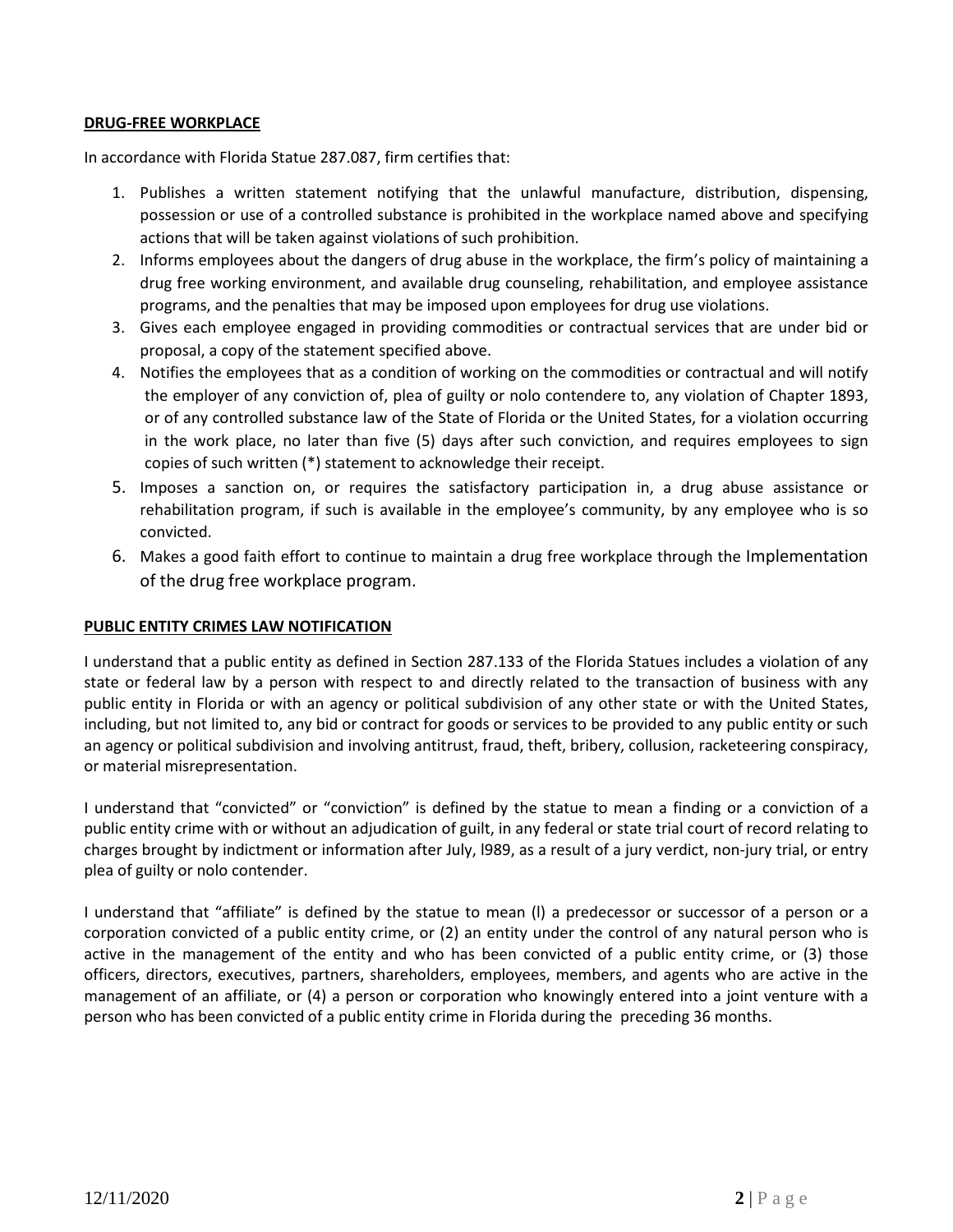## **DEBARMENT AND SUSPENSION CERTIFICATION**

- (1) The prospective primary participant certifies to the best of its knowledge and belief that it and its principals:
	- (a) Are not presently debarred, suspended, proposed for disbarment, declared ineligible, or voluntarily excluded from covered transactions by any Federal department or agency;
	- (b) Have not within a three-year period preceding this application been convicted of had a civil judgment rendered against them for commission of fraud or a criminal offense in connection with obtaining, attempting to obtain, or performing a public (Federal, State, or Local) transaction or contract under a public transaction; violation of Federal or State antitrust statutes or commission of embezzlement, theft, forgery, bribery, falsification or destruction of records, making false statements, or receiving stolen property;
	- (c) Are not presently indicted for or otherwise criminally or civilly charged by a governmental entity (Federal, State, or Local) with commission of any of the offenses enumerated in paragraph (1)(b) of this certification; and
	- (d) Have not within a three-year period preceding this application had one or more public transactions (Federal, State, or Local) terminated for cause or default.
- (2) Where the prospective primary participant is unable to certify to any of the statements in this certification, such prospective primary participant shall attach an explanation to this proposal.

# **SCRUTINIZED CERTIFICATION**

Bidder/Quoter/Consultants/Firm hereby certifies under penalties of perjury, as of the date of this bid, quote, proposal or request for qualifications to provide goods and services to the City of Fort Myers, that it has not been placed on the Scrutinized Companies with Activities in Sudan List or the Scrutinized Companies with Activities in the Iran Petroleum Energy Sector List as defined in Section 287.135, Fla. Stat., is not engaged in business operations in Cuba and Syria; and has not engaged in a boycott of Israel and has not been placed on the Scrutinized Companies that Boycott Israel List created after October 1, 2016 and during the term of any contract awarded under this request for quotes.

Firm further certifies that I am duly authorized to submit this certification on behalf of the company as its agent and that the company is ready, willing, and able to perform if awarded a contract.

FIRM UNDERSTANDS THAT THE SUBMISSION OF THIS FORM TO THE CONTRACTING OFFICER FOR THE PUBLIC ENTITY IDENTIFIED IN PARAGRAPH 1 ABOVE IS FOR THAT PUBLIC ENTITY ONLY AND, THAT FALSIFICATION OF THIS CERTIFICATION MAY RESULT IN TERMINATION OF THE CONTRACT, DEBARMENT OF THE COMPANY FROM SUBMITTING A BID/QUOTE/PROPOSAL OR QUALIFICATION STATEMENT FOR A PERIOD OF THREE (3) YEARS FROM THE DATE THE CERTIFICATION IS DETERMINED TO BE FALSE, CIVIL PENALTIES, AND THE ASSESSMENT OF ATTORNEY'S FEES AND COSTS AGAINST THE COMPANY. FIRM ALSO UNDERSTANDS THAT THEY ARE REQUIRED TO INFORM THE PUBLIC ENTITY PRIOR TO ENTERING INTO A CONTRACT OF ANY CHANGE IN THE INFORMATION CONTAINED IN THIS FORM.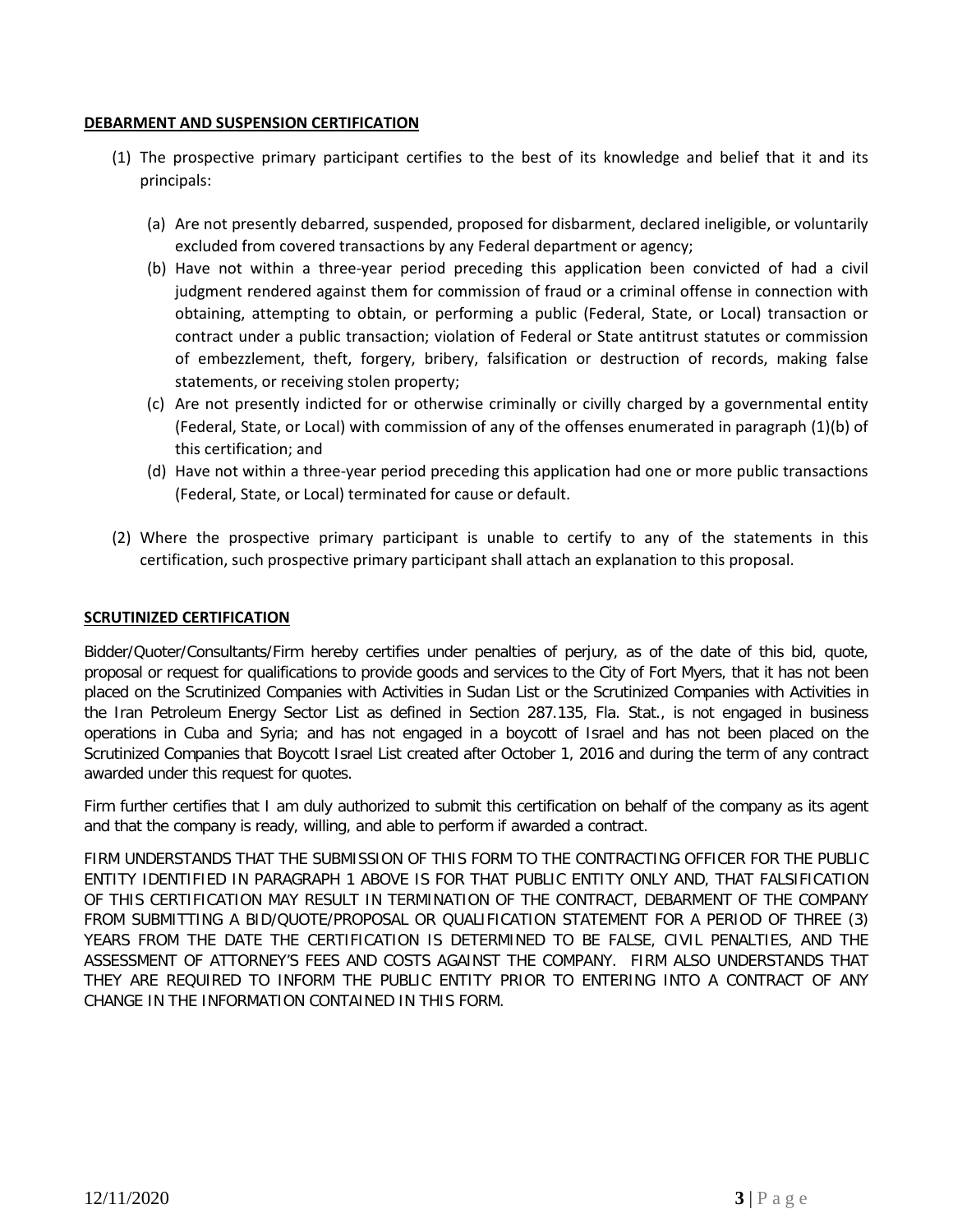# **NO LOBBYING**

All consultants, firms or individuals are hereby placed on notice that any communication, whether written or oral, with City of Fort Myers elected officials or any other staff or outside individuals working with the City in respect to this request (with exception of the Procurement Services Division personnel designated to receive requests for interpretation or corrections) is prohibited. These persons shall not be lobbied, either individually or collectively, regarding any request for bid, proposals, qualifications and/or any other solicitations released by the City of Fort Myers. To do so is grounds for immediate disqualification from the selection process.

The selection process is not considered final until such time as the City of Fort Myers, Mayor, and City Council have made a final and conclusive determination.

# **EMPLOYMENT ELIGIBILITY VERIFICATION SYSTEM (E-VERIFY) -** *Section 448.095, Florida Statute*

Statutes and executive orders require employers to abide by the immigration laws of the United States and to employ, in the United States, only individuals who are eligible to work in the United States.

The E-Verify program provides an internet-based means of verifying employment eligibility of workers employed in the United States; it is not a substitute for any other employment eligibility verification requirements.

The program will be used for:

- a. Commercial or noncommercial services or construction;
- b. Projects which exceed the City of Fort Myers small dollar threshold;
- c. Work performed in the United States.

Exceptions to the program:

- a. Commodity based procurement where no services are provided;
- b. In exceptional cases, the City Council may waive the requirement.

Firms, who are not enrolled in the program at the time the City project is advertised, must enroll, and produce a copy of the Memorandum of Understanding (MOU) with the Firm's submission to the City. Upon signing up for the program, the Firm must follow the federal guidelines for verifying all their employees, whether assigned to the contract or not, are in accordance with the Verification of Employment Eligibility.

Firms that are already enrolled in the program must produce a copy of their MOU with the Firm's submission to the City. Firms must follow the federal guidelines for verifying all their employees, whether assigned to the contract or not, are in accordance with the Verification of Employment Eligibility.

Subcontractor requirement: Firms shall require all subcontracted firms to flow down the requirement to use E-Verify to subcontractors.

It shall be the firm's responsibility to familiarize themselves with all rules and regulations governing this program.

By providing a submission to the City, the Contractor and any subcontractor(s) are obligated to comply with the provisions of Section 448.095, Fla. Stat., "Employment Eligibility," as amended from time to time. This includes but is not limited to utilization of the E-Verify System to verify the work authorization status of all newly hired